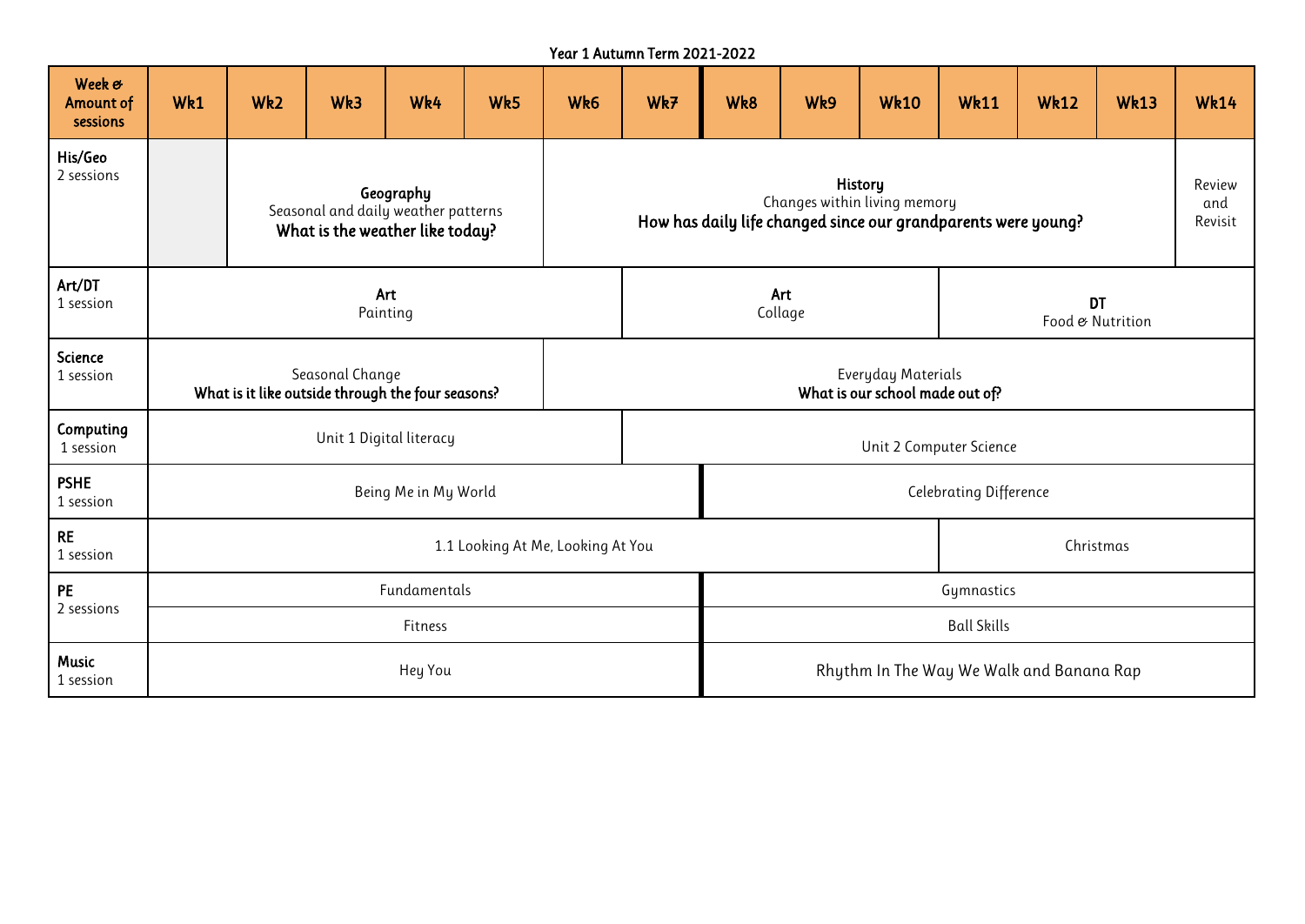## Year 1 Spring Term 2021-2022

| Week &<br>Amount of<br>sessions | Wk1                                                            | Wk <sub>2</sub>                                                                       | Wk3 | Wk4 | Wk5 | Wk6 | Wk7 | Wk8                     | Wk9                                                                                                                                   | <b>Wk10</b> | <b>Wk11</b> | <b>Wk12</b> | <b>Wk13</b> |  |
|---------------------------------|----------------------------------------------------------------|---------------------------------------------------------------------------------------|-----|-----|-----|-----|-----|-------------------------|---------------------------------------------------------------------------------------------------------------------------------------|-------------|-------------|-------------|-------------|--|
| His/Geo<br>2 sessions           | Geography<br>Local Area<br>Why does Elloughton rock?           |                                                                                       |     |     |     |     |     |                         | <b>History</b><br>Review<br>Local Area - Our school<br>and<br>How has Elloughton Primary changed since it first<br>Revisit<br>opened? |             |             |             |             |  |
| Art/DT<br>1-2 sessions          | <b>DT</b><br>Art<br>Mechanisms (Sliders and Levers)<br>Drawing |                                                                                       |     |     |     |     |     |                         |                                                                                                                                       |             |             |             |             |  |
| Science<br>1 session            |                                                                | Animals, including humans<br>How are all animals the same and how are they different? |     |     |     |     |     |                         |                                                                                                                                       |             |             |             |             |  |
| Computing<br>1 session          | Unit 3 Digital Literacy - e safety                             |                                                                                       |     |     |     |     |     | Unit 4 Computer Science |                                                                                                                                       |             |             |             |             |  |
| <b>PSHE</b><br>1 session        | Dreams and Goals                                               |                                                                                       |     |     |     |     |     | Healthy Me              |                                                                                                                                       |             |             |             |             |  |
| <b>RE</b><br>1 session          | 1.1 Looking At Me, Looking At You<br>1.2 Caring for the World  |                                                                                       |     |     |     |     |     | Easter                  |                                                                                                                                       |             |             |             |             |  |
| <b>PE</b>                       | Athletics                                                      |                                                                                       |     |     |     |     |     | Striking and Fielding   |                                                                                                                                       |             |             |             |             |  |
| 2 sessions                      | Net and Wall                                                   |                                                                                       |     |     |     |     |     | Team Building           |                                                                                                                                       |             |             |             |             |  |
| Music<br>1 session              | In the Groove<br>Round and Round                               |                                                                                       |     |     |     |     |     |                         |                                                                                                                                       |             |             |             |             |  |